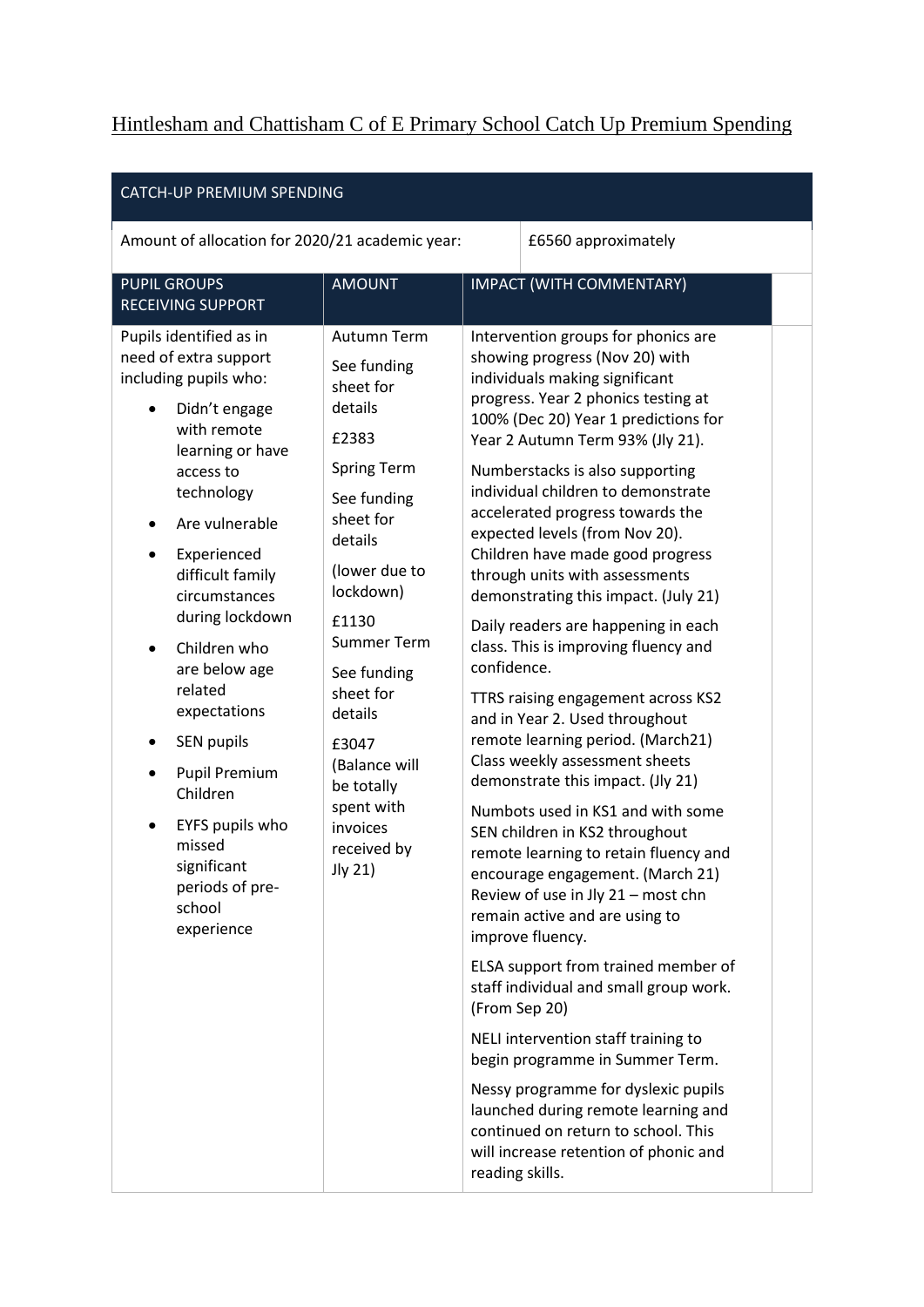| Pupils eligible for the<br>pupil premium and SEN<br>pupils. | <b>NTP Figures</b><br>released end<br>Autumn Term<br>lower than<br>expected.<br>4 sets of 15<br>sessions £50<br>each = $£200$ | Tutoring programme started in Apr<br>2021. Impact has been increased<br>confidence and engagement from all<br>pupils, higher MTC scores and greater<br>achievement in the class lessons that<br>the intervention sessions have<br>supported. This has been seen in cl ass<br>books.<br>The NTP was delayed until Summer<br>Term due to delays at NTP with<br>registration of teacher then January<br>lockdown. |  |
|-------------------------------------------------------------|-------------------------------------------------------------------------------------------------------------------------------|----------------------------------------------------------------------------------------------------------------------------------------------------------------------------------------------------------------------------------------------------------------------------------------------------------------------------------------------------------------------------------------------------------------|--|
| All pupils                                                  | £60                                                                                                                           | E Safety updates to parents via<br>newsletters and zoom training based<br>on Knowsley resources.                                                                                                                                                                                                                                                                                                               |  |